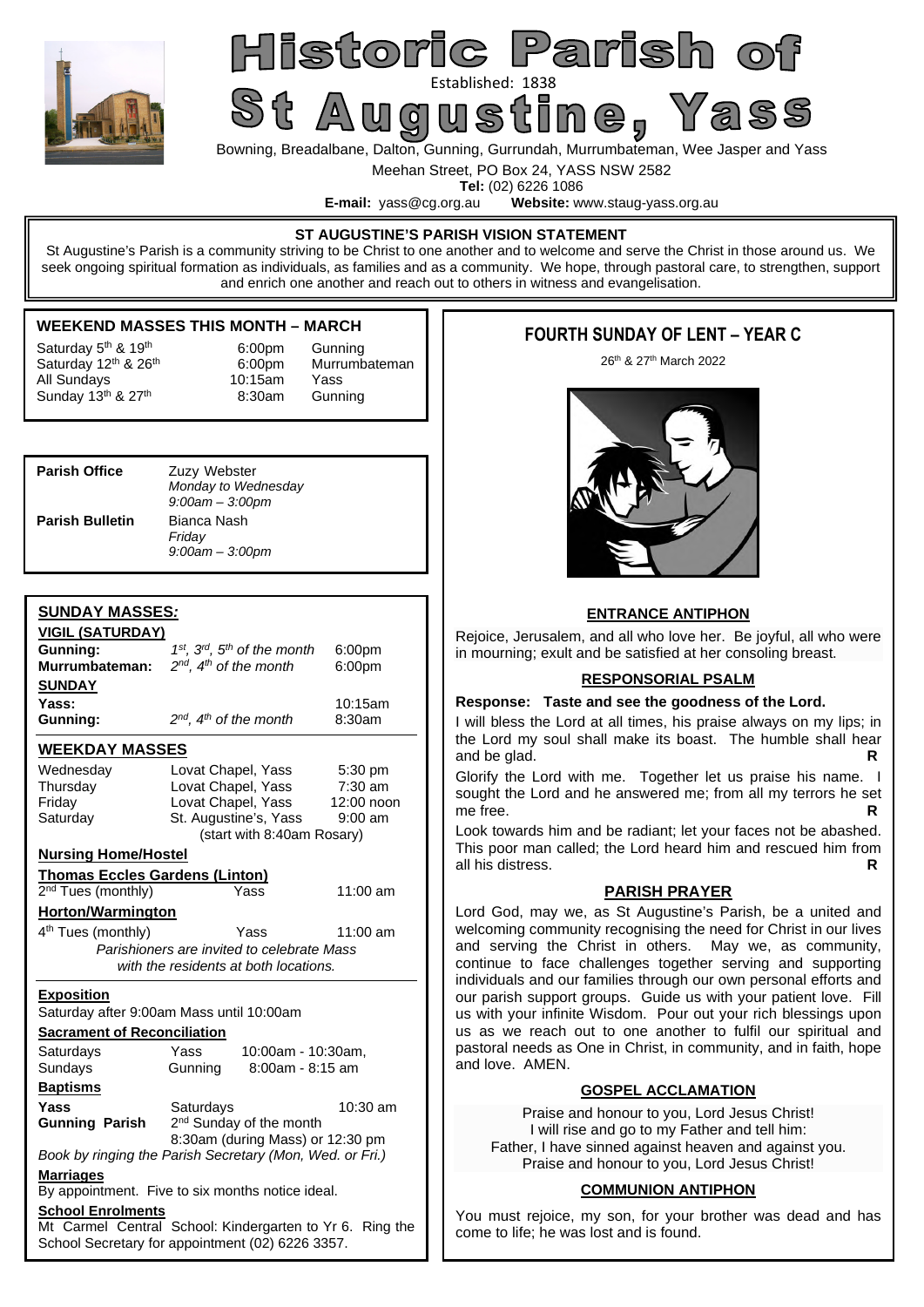# *Thoughts from the Presbytery*



| <b>Parish Priest</b>            | Father    | Peter <sub>N</sub> |
|---------------------------------|-----------|--------------------|
| <b>Youth Worker</b>             | Clare     | Healey             |
| <b>Chair Finance Committee</b>  | Paul      | O'Mara             |
| <b>Chair Parish Council</b>     | Bryan     | Colebo             |
| <b>Principal of the School</b>  | Michael   | Green              |
| <b>School Community Council</b> | Amber     | Maher              |
| <b>Sacramental Team Leader</b>  | Dianne    | Carey              |
| <b>RCIA</b>                     | Genevieve | Colbert            |
|                                 |           |                    |

ather **Peter My** *Healey* ryan Coleborne (acting) **Principal of the School** Michael Green **Renevieve Colbert** 

## ACKNOWLEDGEMENT OF COUNTRY

We acknowledge Aboriginal and Torres Strait Islander people as the traditional custodians of the land in which we meet. We pay our respects to the Elders of the past, present and future.



## **STATIONS OF THE CROSS**

6:00pm every Friday during Lent

## **PLANNED GIVING**

Planned Giving envelopes are ready for collection at the presbytery.

## **PROJECT COMPASSION**

Project Compassion boxes are ready for collection at the church.

## **HOMILY**

Bright and early on a Monday morning, in times that were much less ecumenical, Mick and Paddy, a pair of Irish ditch diggers, were repairing a Dublin road directly across the street from a house of ill repute.

Soon, they saw the Protestant Minister lurking about the place and then ducking into the house.

'Would ya look at that Mick!' said Paddy.

'What a shameful disgrace. That Protestant Minister sinning in the likes of that place!'

'Well', said Mick, 'he's got a ticket to hell anyway Paddy, so that's only getting' him an upgrade on the seat.'

A short time later they watched as a Jewish Rabbi looked around cautiously and, when he was satisfied no one had spied him, darted into the house.

'Did ya see that Paddy?', Mick asked in shock and disbelief. 'Is nothing holy to those Jewish people?'

'God in heaven above', Mick replied, 'Do they have "half price Monday" for the clergy at that sinful place?'

'Well, all I know Paddy is that a man of the cloth indulging himself in sins of the flesh is a terrible shame, I tell ya!'

Not long had passed when they saw a third man, Fr O'Donovan, their parish priest, lurking about the house looking around to see if anyone was watching and then quietly sneaking in the door.

'Mick, look it's Father O'Donovan', said Pat removing his cap.

'Ah Mick', said Paddy, taking off his own cap, 'one of the poor girls musta died ...'

| <b>Parish Finance Committee Members:</b> |                                              |       |                               |  |  |
|------------------------------------------|----------------------------------------------|-------|-------------------------------|--|--|
| Father                                   | Peter My                                     | Stan  | Waldren                       |  |  |
| David                                    | Garland                                      | Mark  | Valencic                      |  |  |
| Paul                                     | O'Mara                                       | Trish | Gibbs                         |  |  |
| Irene                                    | Carr                                         |       |                               |  |  |
| <b>Parish Pastoral Council Members:</b>  |                                              |       |                               |  |  |
| VACANT                                   | (Youth)                                      | Peter | Cleary (Liturgy)              |  |  |
| Brvan                                    | Coleborne (Ecumenism) Michael Green (School) |       |                               |  |  |
|                                          | Genevieve Colbert (Education)                |       | Lourdes O'Keefe (Social)      |  |  |
| Bob                                      | Nash (Maintenance)                           |       | Michael Van Wanrooy (Welfare) |  |  |
|                                          | VACANT (Social Justice)                      |       | Zuzy Webster (Secretary)      |  |  |
| Ex Officio Member: Fr Peter My           |                                              |       |                               |  |  |

Often our history colours everything about us, even those toward whom we can give the benefit of the doubt, be compassionate and forgive.

What is so shocking about Jesus' parable of the prodigal son is, that as the story goes, everything about the Jewish culture of first century Palestine set the boy up for a fall: he was greedy for his father's inheritance; we can assume he left the chosen land for the far country where he squandered his inheritance recklessly; he ended up eating with the unclean pigs; and then he had the temerity to return and ask for forgiveness.

This was the least likeable kid in town. He did not deserve to be treated better than a slave. That's what makes the boy's father so magnificent in love. He was derided by his faithful older son for this folly of the heart and he would have been considered a fool by his neighbours. And this is the model of compassion Jesus gives us to emulate.

*Richard Leonard SJ*

## **REFLECTION**

In the midst of Lent we are given a moment for rejoicing. Laetare Sunday. All of the readings provide us with reasons for rejoicing. The overarching theme is the prodigal goodness of God. The responsorial psalm sets the context for the reflections. The other readings show how needy people were showered with divine favour. Even in the midst of this rejoicing, we find a challenge. We must undergo a change of heart if we are to rejoice in God.

The goodness of God is strikingly portrayed in the radically new image of father. This is a God who allows us to follow our own dreams, who is partial to no one, who faithfully and patiently waits for us to return, who gently corrects our misperceptions. God longs to be reconciled with us even more than we long to be reconciled with God.

The challenges placed before us set out some of the conditions required if we are to be a new creation. We are called to a profound and total reconciliation, first with God and then with each other. Christ was identified with sin so that we might be identified with God's righteousness. Reconciliation requires that we be open to giving and receiving forgiveness. It requires that we both remember and forget. We must always remember the causes of alienation, so that we not succumb to them again. However, we must forget the resentment that we felt so that we not allow it to influence our lives.

*Dianne Bergant CSA*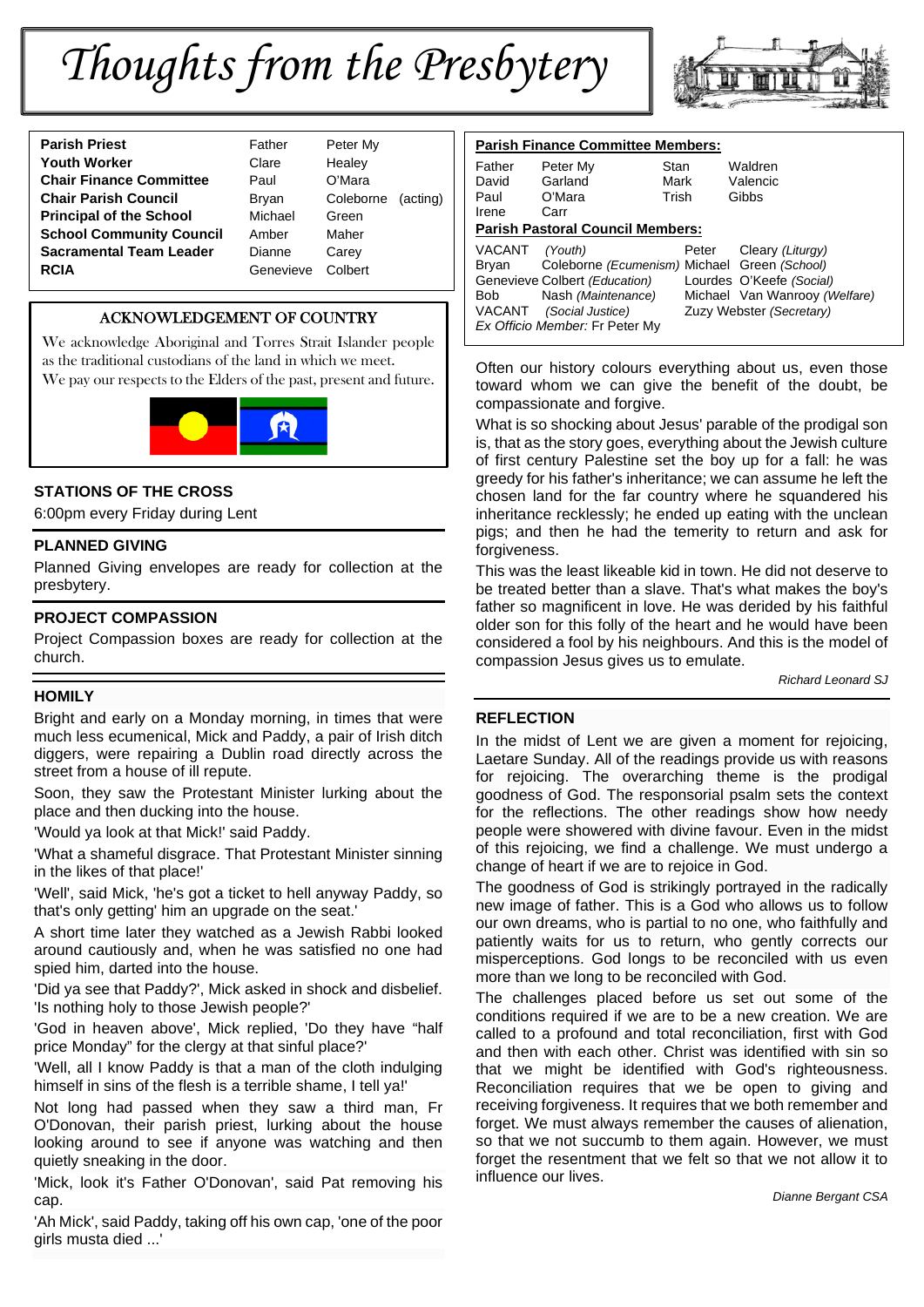Judith Williams has resigned from decorating the Church with flowers.

Thank you Judith for your contribution over many years.

We now need a volunteer for this. Please contact the office if you are able to assist.

## **INVITATION**

Parishioners are invited to the launch of Bob Nash's book "Walking Through The Gates of History" a light hearted story of events and history in one's lifetime in St. Augustine's Parish Yass. The book will be launched at the Lovat Chapel at 7:30pm Friday 1<sup>st</sup> April by Fr. Mick Burke.

It would be appreciated if you would let us know if you are coming to allow for catering by Tuesday 29<sup>th</sup> March on 0418 691 423 or email bob\_nash@live.com.au

Light refreshments provided.

Please note that the Easter cleaning has been cancelled. Thank you.

## **POSITION VACANT**

#### **– BOOKKEEPER/ACCOUNTANT – CLONAKILLA WINES**

This opportunity would suit someone with a variety of experience in bookkeeping/accounting. Offering flexible arrangements (number of days, hours and working from home). Please contact Tim Kirk for more information 0404 805 082.



#### **MUSIC MINISTRY**

#### *WANTED*

## *SINGERS AND MUSICIANS FOR EASTER CEREMONIES.*

If any parishioners would like to help out with the singing or just learn the songs that we will be doing, please email or phone Anne Eade eade4@netspace.net.au or 0407 940 043.

Practice times to be advised but most likely after Mass on Sunday for approximately 1 hour.

All are welcome.

#### **CARITAS UKRAINE APPEAL**

Caritas Ukraine is on the ground during the unfolding humanitarian crisis.

Caritas' appeal for the Ukraine will help provide assistance including emergency shelter, food, clean water, transportation services, and support to people affected by this crisis.

Donate today at www.caritas.org.au/ukraine or call 1800 024 413 toll free.

## **CALVARY HOSPITAL AUXILIARY PLANT STALL – 31st MARCH**

## *8:00am – 4:00pm*

A huge range of succulents, perennials, indoor plants and more will be available. All funds raised go towards the purchase of equipment for the care and comfort of Calvary Public Hospital patients and staff.

For further information: Jan 0437 790 980

## **CHRISM MASS – 11th APRIL**

#### *5:00pm*

Join the Archbishop and the Clergy of the Archdiocese at St Christopher's Cathedral, Forrest for this most important Holy Week ceremony. It is this Mass that the Holy Oils used in the various Sacramental Rites of the Church are blessed and consecrated.

#### Everyone is most welcome.

#### **LIGHT OF THE NATIONS – 14th TO 17th APRIL**

LTTN is an Easter Pilgrimage event held biannually for Catholics (singles and families) aged 16+. Camp under the open skies with up to 1,000+ as we celebrate the Easter Triduum.

Held in the grounds of Mt Carmel Retreat Centre, Varroville. Visit www.lttn.org.au for more information

## **DISCIPLES SCHOOL OF MISSION – 20th APRIL**

Are you aged between 18-40 and searching for an adventure in 2022?

If so, then join us for the Disciples School of Mission.

This 4-day live in course, held at Mt Carmel Retreat Centre Varroville, calls people from across Australia and beyond to be equipped for youth ministry and evangelisation.

#### **ENGAGED ENCOUNTER RETREAT – VARIOUS DATES**

How prepared are you for marriage?

Engaged Encounter provides you with deeper insights into each other and into married life.

For further information visit: www.engagedencounter.org.au.

Choose any of the Weekends:  $30<sup>th</sup>$  April to 1<sup>st</sup> May

6<sup>th</sup> to 7<sup>th</sup> August 12<sup>th</sup> to 13<sup>th</sup> November

#### **PROJECT COMPASSION LAUNCH, 2022**

Caritas CEO Kirsty Robertson & Archbishop Prowse have launched Project Compassion virtually this year at this link: tinyurl.com/caritascg22.

If you need resources or wish to hear more about the work of Caritas, contact your new Diocesan Director Beth Doherty on 0432 608 310 or Elisabeth doherty@hotmail.com. Visit the website at: www.caritas.org.au.



Because the only context in which most people ever hear the word prodigal is in relation to this parable, there is a common misunderstanding of the word. Because the parable is also referred to as the parable of the lost son, many people think prodigal means lost. However, to be prodigal means to be wastefully extravagant. When the son took his father's money he adopted a prodigal lifestyle. However, the irony of the story that is often lost is that the father too was prodigal in the extravagant welcome he gave. The father's extravagance echoes God's extravagant and abundant grace and love.